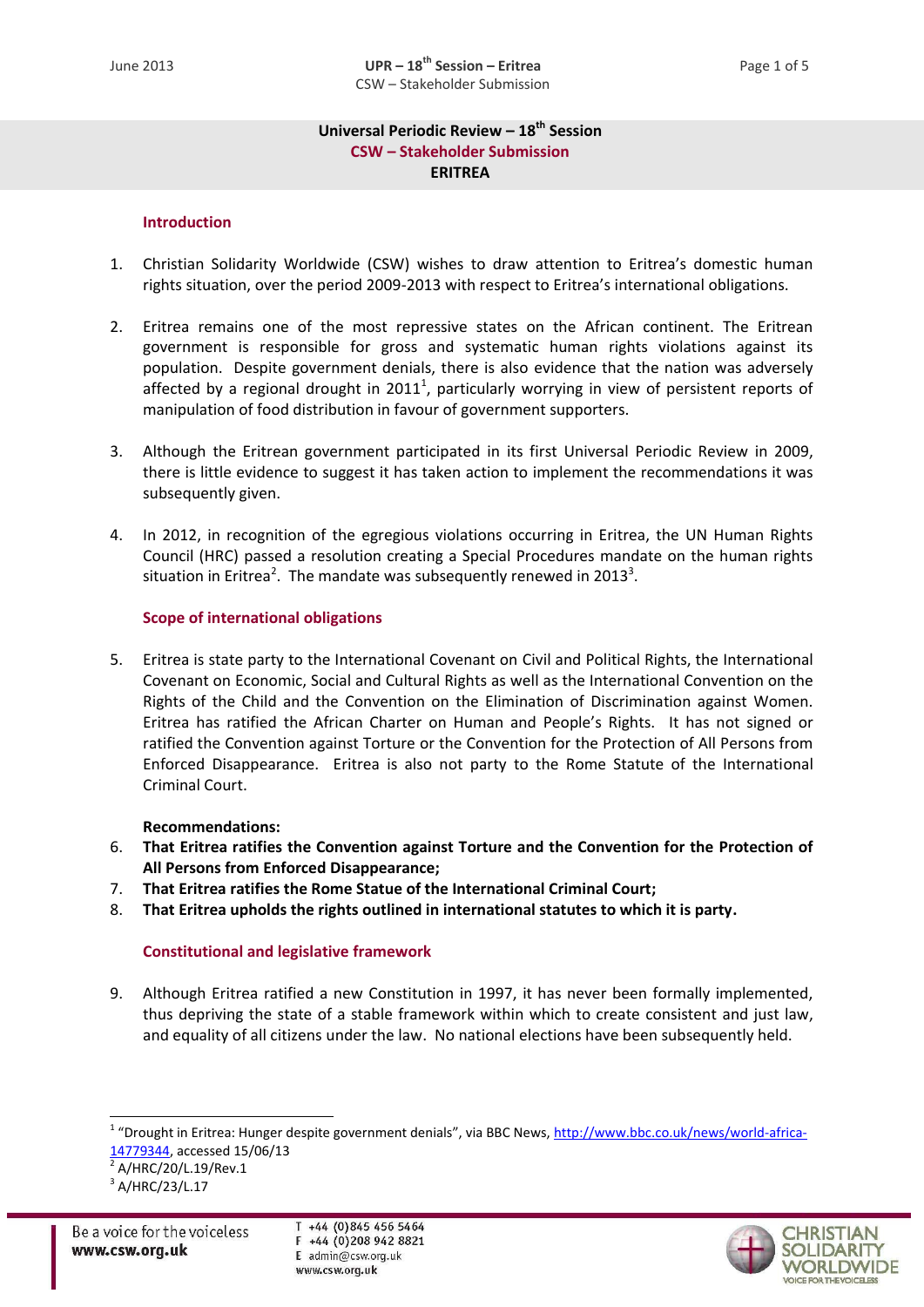**Recommendation:**

10. **That Eritrea fully implements its ratified constitution and ensures the return of all rights enshrined within it, including the freedom of religion and belief, conscience, expression, opinion, movement, assembly and organisation.**

# **Interaction with international human rights mechanisms**

- 11. In 2012 the HRC created a Special Procedures mandate on the human rights situation in Eritrea. Part of the mandate comprised the creation of a position of UN Special Rapporteur on the situation of human rights in Eritrea. The Special Rapporteur submitted her first report to the HRC in June 2013, and her mandate was renewed for a further year until June 2014.
- 12. In her first report the Special Rapporteur acknowledged that her office had had some interaction with Eritrean officials, but that this had not been sufficient for the purposes of her reporting, and that her requests to visit Eritrea never received an official response.
- 13. The Special Rapporteur highlighted a wide range of human rights violations occurring in Eritrea, including issues around "excessive militarization", "no rule of law", and "extrajudicial killings, enforced disappearances, indefinite incommunicado detention, torture, cruel, inhuman or degrading treatment, all of which are prevalent in Eritrea". The report also suggested that "there are no internal mechanisms or institutions to hold to account those responsible for the pervasive human rights violations committed on a daily basis in Eritrea".

# **Recommendations:**

- 14. **That Eritrea fully implements the recommendations given in the first report of the Special Rapporteur on the situation of human rights in Eritrea;**
- 15. **That Eritrea cooperates fully with the office of the Special Rapporteur, including facilitating a visit by the Special Rapporteur to Eritrea at the earliest available opportunity;**
- 16. **That Eritrea extends an open invitation to all Special Procedures mandate holders.**

# **Servitude and the militarisation of Eritrean society**

17. Eritrea allocates around 25 percent of its budget for military use, and of a population of around five million, 300,000 are in military service. The only university was closed down, and colleges and high schools serve as military boot camps. By law military service should last eighteen months; however, it is in reality open-ended, with many serving (and receiving minimal payment) until they are well over 50 years of age. Despite not having engaged in open warfare since 2000, the government refuses to demobilise the army in an attempt to maintain control over Eritrea's youth. In addition, conscripts are also used as forced labour, and the sexual, emotional and physical abuse of female conscripts is rampant. The harsh military regime can cause psychological damage; symptoms include walking backwards, involuntary choking, and stress-induced blindness. More recently, reports have emerged of conscripts being used as cheap labour to build infrastructure around a mine owned by a Canadian company.

# **Recommendations:**

- 18. **That Eritrea ensures the demobilisation of those who have served excessive tours of duty within the army;**
- 19. **That Eritrea ensures an end to the abuse of female conscripts, the right to conscientious objection, put an end to underage conscription, to the indefinite extension of the stipulated term for military service, and to the use of conscripts as forced labour.**

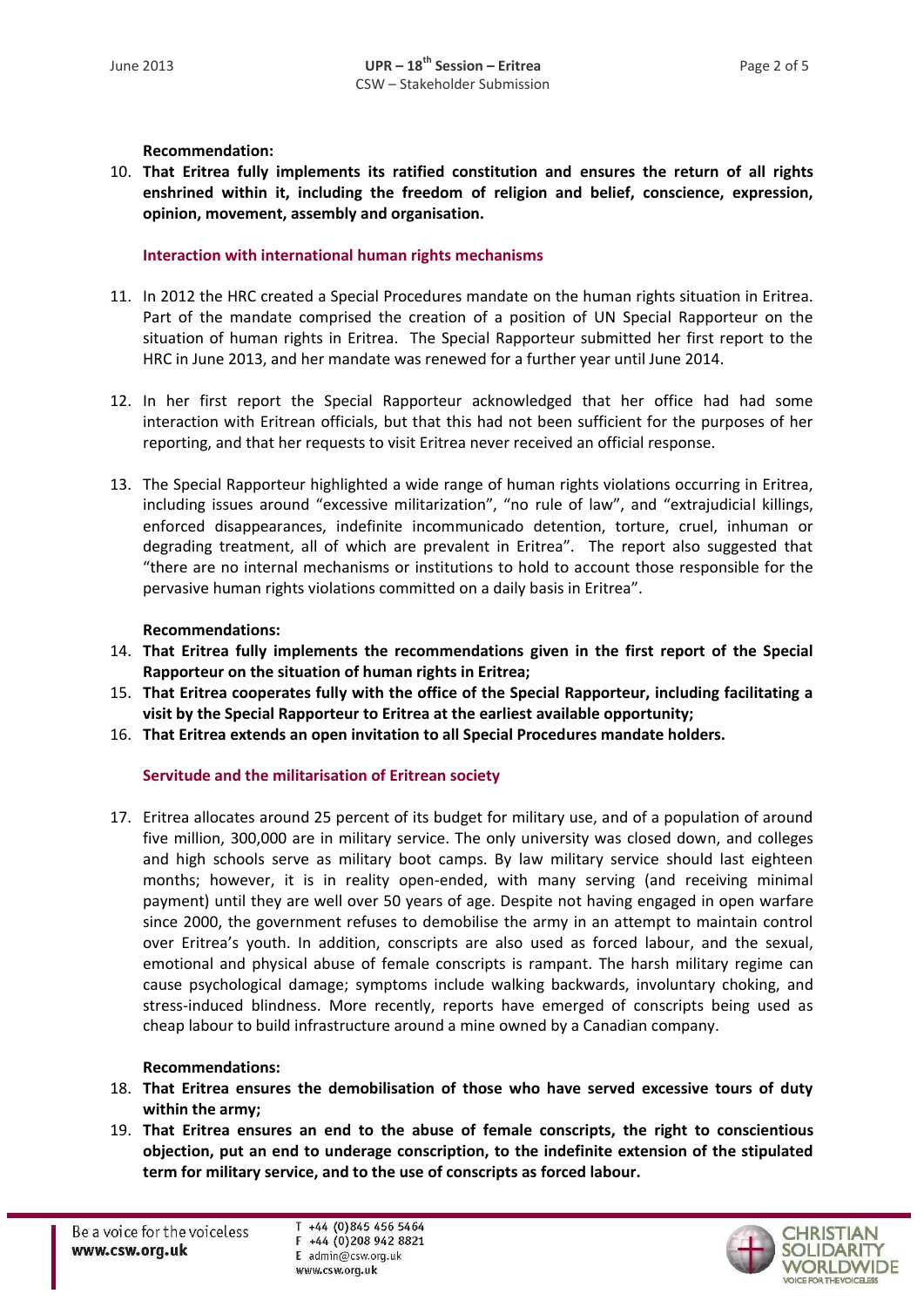# **Arbitrary detention, torture, inhuman and degrading treatment**

20. Continuing large-scale and lengthy detentions without charge or trial have led to the creation of an extensive network of detention centres around the country. Sheet iron warehouses, villas, metal shipping containers, fenced off open-air spaces in military camps and even caves function as makeshift holding facilities. The government's burgeoning security apparatus acts with impunity, utilising a legion of torture techniques that have been extensively documented. There are growing reports of prisoners dying in detention following torture, or due to malnutrition or lack or denial of medical attention. There are also reports of prisoners being used as forced labour in development projects or on farms owned by officials or government sympathisers.

# **Recommendations:**

- 21. **That Eritrea grants immediate and unhindered access to long-term detainees for the International Committee of the Red Cross (ICRC) and/or any other competent international body, to assess their wellbeing and the conditions in which they are held, ensuring that the latter meet with UN minimum standards;**
- 22. **That Eritrea grants access for all detainees to immediate family members, as well as to medical treatment and legal representation;**
- 23. **That Eritrea puts an end to arbitrary arrest and indefinite detention without charge or trial. Eritrea should bring detainees immediately before recognised courts of law, in the presence of international observers, or release them;**
- 24. **That Eritrea ends all forms of torture, inhuman and degrading treatment in accordance with international law.**

# **Freedom of religion or belief**

- 25. The first religious community to suffer repression in Eritrea was the Jehovah Witness movement. Its members effectively lost citizenship rights after refusing to participate in the national referendum on independence, and in active military service. Many were detained and tortured; some still remain in jail. A January 2012 report lists 48 imprisoned Jehovah Witnesses, most of who were detained for conscientious objection to the armed services or unspecified religious activity. Next, the government moved against the Muslim community. A governmentapproved Grand Imam was installed, hundreds of religious teachers and others deemed hostile to this move were detained, and an unknown number were reportedly executed extra-judicially.
- 26. While Jehovah Witnesses and some Muslims still experience periodic harassment and incarceration, they are no longer the primary focus of repression. On 15 May 2002, all churches that were not affiliated to the Catholic, Evangelical Lutheran and Orthodox denominations were effectively closed, and all other religious practices except Sunni Islam were ended. The government claimed religious groups could apply for official registration, but the registration process appears to have been designed to be obstructive, and the requirements were stringent, intrusive, and discriminatory, since they did not apply to government-sanctioned groups. An indication of the deliberately obstructive nature of the registration process is the fact that despite having submitted all relevant documentation, the Seventh Day Adventist Church, the Presbyterian Church, Faith Mission Church, and the Baha'i Faith are yet to receive registration. Arrests of Christians have continued since that time, with varying waves of intensity. The most recent wave began on 17 January 2013, with the detention of around 20 Christian leaders from a variety of churches. Most were arrested at their homes, pointing to the worrying possibility that underground church networks have been monitored and infiltrated. In March 2013 there were reports that police had raided homes and businesses in the town of Barentu, arresting

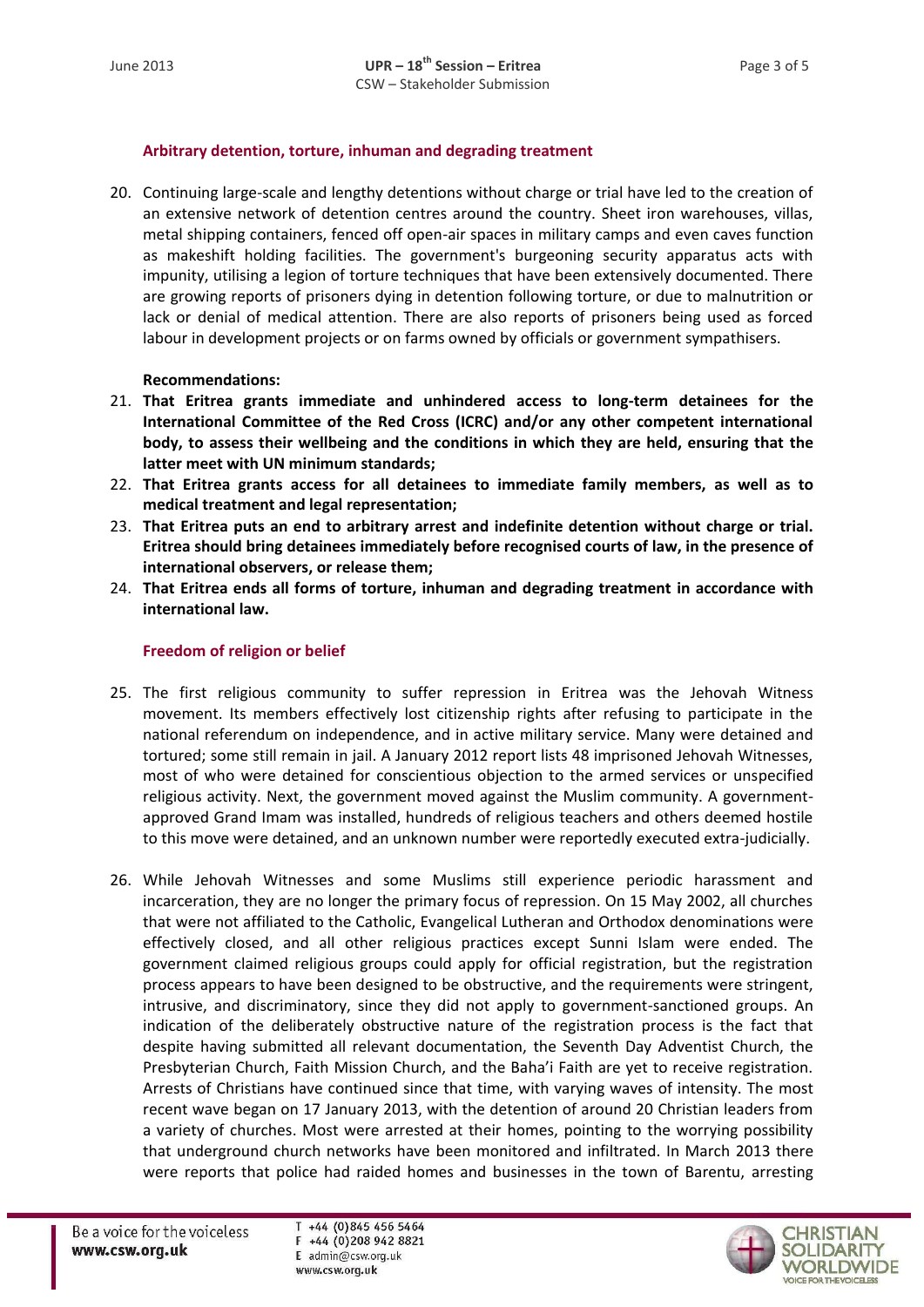over 125 Christians. Another report claimed that 17 Christians, six of them female students, were arrested on 16 March 2013 as they gathered in a home in Keren.

- 27. The renewed spate of arrests are reported to have occurred in the wake of the circulation within the Eritrean Diaspora of an alleged prophecy originating from Eritrea claiming every prisoners would be released in March 2013, and indicating regime change. According to local sources, the Eritrean government was aware of rumblings of discontent and potential mutiny in the army. Consequently, a day before the January "coup", security forces in Asmara launched the wave of arrests. The fact that 30 of the people arrested in January were seized while holding a house church service again implies a significant degree of infiltration by the government into the house church network.
- 28. Between 2,500 and 3,000 Christians are detained indefinitely at any given time. Although some were initially released after pledging to renounce their faith, none have been formally charged or tried and all are held pending similar denials of faith. Reports persist of prisoners dying after torture, or after being denied life-saving medication for refusing to deny their faith. The most recently confirmed death is that of Belay Gebrezgi Tekabo, whose demise was reported this year. In April 2012 he had been imprisoned for "praying and reading his bible" and subjected to military punishment in Ala Military Camp near the southern town of Dekemhare. Months later he was reportedly diagnosed with Leukaemia, but was refused medical treatment unless he agreed to renounce his faith.
- 29. Torture is rife in these detention centres, with prisoners being held in such inhumane conditions as metal shipping containers, underground cells, and in the open air in desert areas where they are surrounded by barbed wire or thorns. Female Christian prisoners are regularly beaten on the soles of their feet and their wombs, allegedly to prevent them from bearing children. In her autobiography, prominent former prisoner Helen Berhane vividly describes the condition of a lady beaten so severely that her uterus prolapsed and hung from her body<sup>4</sup>.
- 30. Barring a renunciation of faith, prison terms are harsh and lengthy. In December 2012, the government finally released 36 students arrested in 2006 for refusing to take part in Independence Day celebrations. Other prisoners are released after falling terminally ill.
- 31. Authorised denominations also suffer repression. Most significantly, in a series of governmentinitiated punitive measures from 2005-6, the legitimate patriarch of the Orthodox Church, Abune Antonios, was driven from office, replaced by a government-approved priest in violation of canonical law, and placed under house arrest, where he remains to date. The pontiff is an insulin-dependent diabetic and according to recent reports his health is declining. The government is effectively in control of the Church's finances, and priests seen as sympathetic to the legitimate patriarch are detained and harassed. A 2011 report indicates that since the removal of Patriarch Antonios, around 1700 Orthodox clergy of all ranks have been forced out of the church; 1350 have been forcibly conscripted, 23 are known to be detained, fourteen have been banned from entering the compound of any church, seven are not allowed to leave the confines of Asmara and a number of others have fled the country, including 49 lay workers, 32 monks and five nuns. In addition the government has confiscated the Church's historical artefacts, and around 1500 churches are reportedly slated for closure in the near future.

# **Recommendations:**

32. **That Eritrea immediately releases all prisoners of conscience, without condition;**

1



<sup>&</sup>lt;sup>4</sup> Cited in: "Song of the Nightingale", Helen Berhane, Authentic Press, 2009.